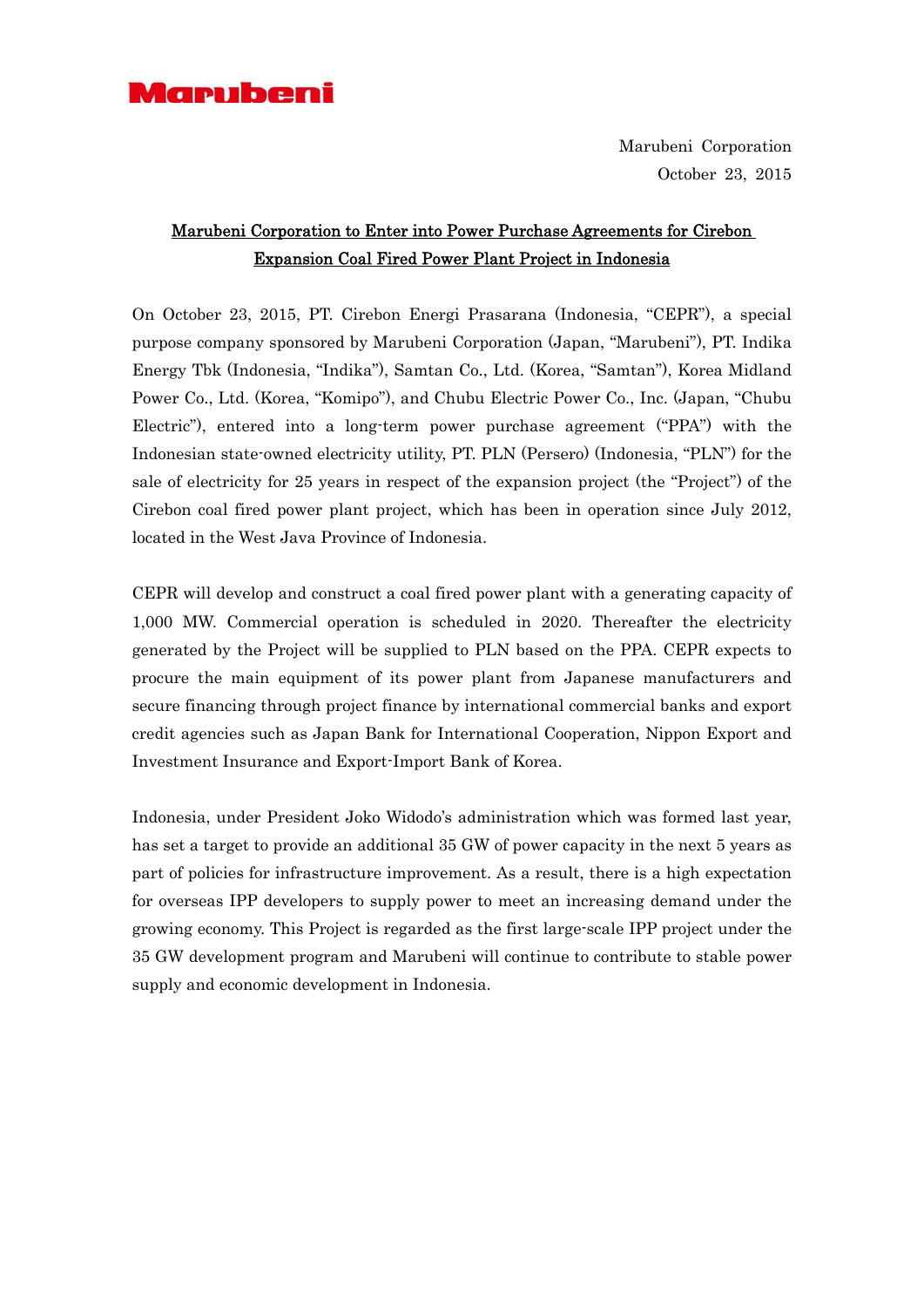# **Marubeni**

## <Outline of Cirebon Expansion Coal Fired Power Plant Project>

- Project Company : PT. Cirebon Energi Prasarana - Ownership : Marubeni 35%, Indika 25%, Samtan 20%, Komipo 10%, Chubu Electric 10% - Project Site : Cirebon, West Java province, Java island, Republic of Indonesia - Generating Capacity : 1,000 MW - Project Cost : About US\$2 billion - Off-taker : PT. PLN (Persero) - Contract Period : 25 years

### <Outline of Consortium Members >

- ●PT. Indika Energy Tbk.
- Establishment : October 2000
- Representative : Mr. Wishnu Wardhana (President Director)
- Headquarters : Jakarta, Indonesia
- Outline of Business : Mining and sales of coal, coal resources development and construction

### ●Samtan Co., Ltd

- Establishment : December 1962
- Representative : Mr. Kim Sung Kook (CEO)
- Headquarters : Seoul, Korea
- Outline of Business : Mining and sales of coal and coal resources development

#### ●Korea Midland Power Co., Ltd

- Establishment : April 2001 - Representative : Mr. Lee, Jeong Nung (President & CEO) - Headquarters : Boryeong, Korea - Outline of Business : Production and sales of electricity

#### ●Chubu Electric Power

| - Establishment                                                               | : May $1951$                                |  |  |  |  |  |  |  |
|-------------------------------------------------------------------------------|---------------------------------------------|--|--|--|--|--|--|--|
| - Representative                                                              | : Mr. Satoru Katsuno (President & Director) |  |  |  |  |  |  |  |
| - Headquarters                                                                | : Nagoya, Japan                             |  |  |  |  |  |  |  |
| • Outline of Business : Electric utility, gas supply, overseas consulting and |                                             |  |  |  |  |  |  |  |
|                                                                               | investment                                  |  |  |  |  |  |  |  |